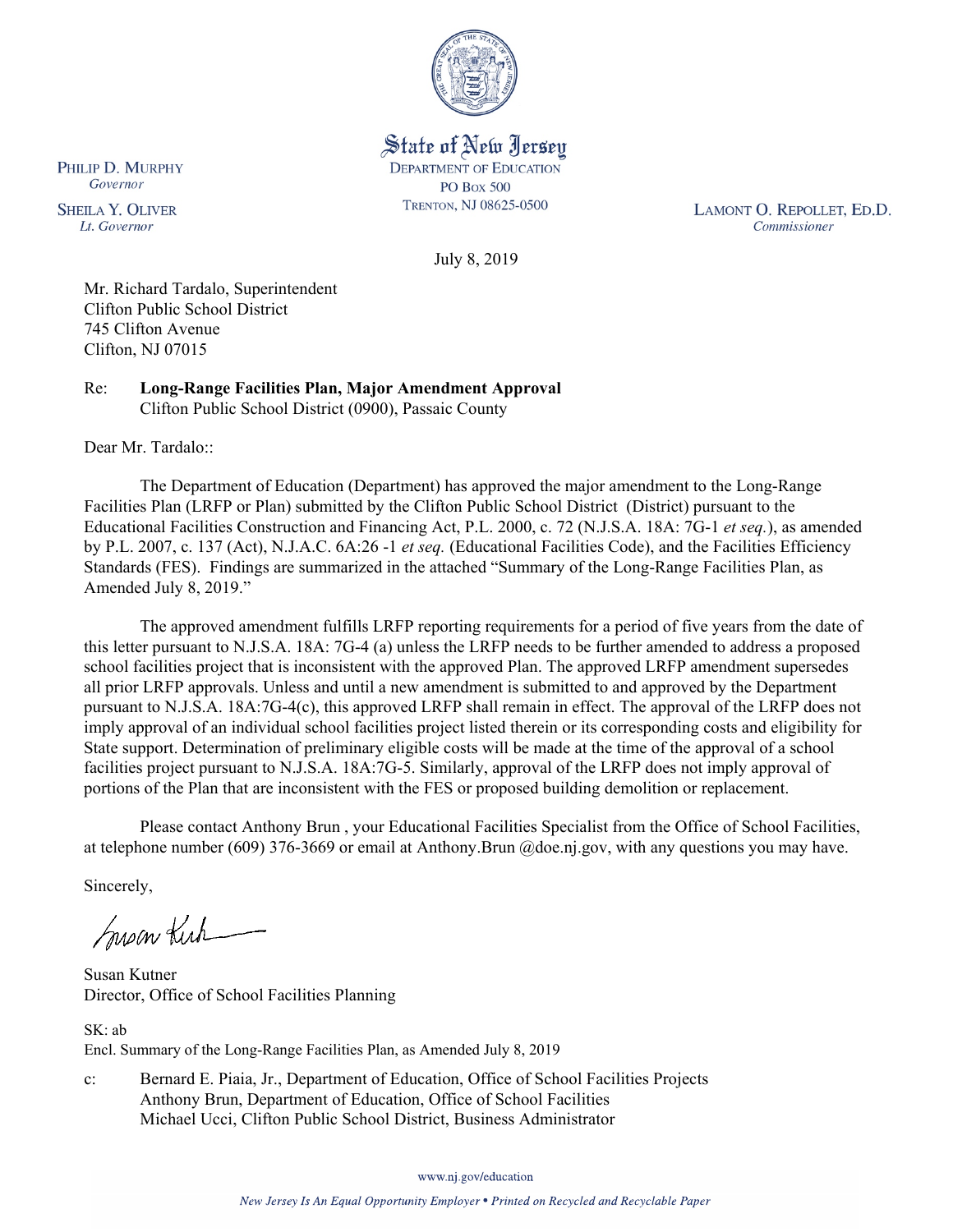# **Clifton Public School District (0900) Summary of the Long-Range Facilities Plan, as Amended July 8, 2019**

The Department of Education (Department) has completed its review of the major amendment to the Long-Range Facilities Plan (LRFP or Plan) submitted by the Clifotn Public School District (District) pursuant to the Educational Facilities Construction and Financing Act, P.L. 2000, c. 72 (N.J.S.A. 18A: 7G-1 *et seq.*), as amended by P.L. 2007, c. 137 (Act), N.J.A.C. 6A:26-1 et seq. (Educational Facilities Code), and the Facilities Efficiency Standards (FES).

The following provides a summary of the District's approved amended LRFP. The summary is based on the standards set forth in the Act, the Educational Facilities Code, the FES, District-reported information in the Department's LRFP reporting system, and supporting documentation. The referenced reports in *italic* text are standard reports available on the Department's LRFP website.

# **1. Inventory Overview**

The District is classified as a Regular Operating District (ROD) for funding purposes. It provides services for students in grades PK-12.

The District identified existing and proposed schools, sites, buildings, rooms, and site amenities in its LRFP. Table 1 lists the number of existing and proposed district schools, sites, and buildings. Detailed information can be found in the *School Asset Inventory Report* and the *Site Asset Inventory Report.*

**As directed by the Department, school facilities projects that have received initial approval by the Department and have been approved by the voters, if applicable, are represented as "existing" in the LRFP.** Approved projects that include new construction and/or the reconfiguration/reassignment of existing program space are as follows: n/a.

# **Table 1: Number of Schools, School Buildings, and Sites**

|                                              | <b>Existing</b> | <b>Proposed</b> |
|----------------------------------------------|-----------------|-----------------|
| Number of Schools (assigned DOE school code) | 18              | 18              |
| Number of School Buildings <sup>1</sup>      | 19              | 18              |
| Number of Non-School Buildings <sup>2</sup>  |                 |                 |
| Number of Vacant Buildings                   |                 |                 |
| Number of Sites                              |                 |                 |

*1 Includes district-owned buildings and long-term leases serving students in district-operated programs 2 Includes occupied district-owned buildings not associated with a school, such as administrative or utility buildings*

Based on the existing facilities inventory submitted by the District:

- Schools using leased buildings (short or long-term): School 12 Annex
- Schools using temporary classroom units (TCUs), excluding TCUs supporting construction: School 14-TCUs (proposed to be removed)
- Vacant/unassigned school buildings: School 12 Annex (proposed to be off-line)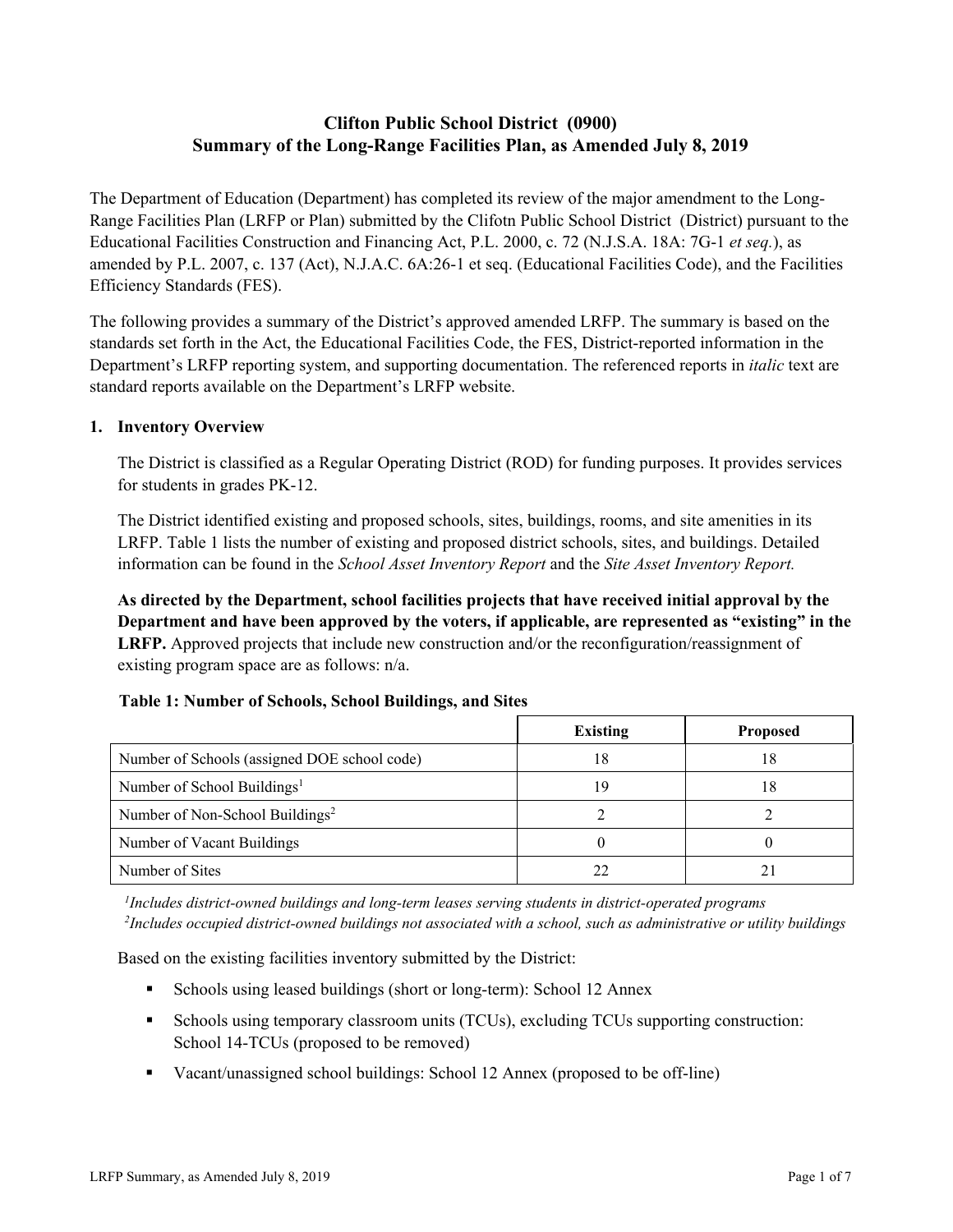**FINDINGS** The Department has determined that the proposed inventory is adequate for approval of the District's LRFP amendment. However, the LRFP determination does not imply approval of an individual school facilities project listed within the LRFP; the District must submit individual project applications for project approval.

### **2. District Enrollments**

The District determined the number of students, or "proposed enrollments," to be accommodated for LRFP planning purposes on a district-wide basis and in each school.

The Department minimally requires the submission of a standard cohort-survival projection. The cohortsurvival method projection method forecasts future students based upon the survival of the existing student population as it moves from grade to grade. A survival ratio of less than 1.00 indicates a loss of students, while a survival ratio of more than 1.00 indicates the class size is increasing. For example, if a survival ratio tracking first to second grade is computed to be 1.05, the grade size is increasing by 5% from one year to the next. The cohort-survival projection methodology works well for communities with stable demographic conditions. Atypical events impacting housing or enrollments, such as an economic downturn that halts new housing construction or the opening of a charter or private school, typically makes a cohort-survival projection less reliable.

#### **Proposed enrollments are based on a standard cohort-survival enrollment projection.**

Adequate supporting documentation was submitted to the Department to justify the proposed enrollments. Table 2 provides a comparison of existing and projected enrollments. All totals include special education students.

| <b>Grades</b>                | <b>Existing Enrollments</b><br>2016-17 School Year | <b>District Proposed Enrollments</b><br>2021-22 School Year |
|------------------------------|----------------------------------------------------|-------------------------------------------------------------|
| PK (excl. private providers) | 210                                                | 184                                                         |
| Grades K-5                   | 5,278                                              | 4,978                                                       |
| Grades 6-8                   | 2.424                                              | 2,531                                                       |
| Grades 9-12                  | 2.979                                              | 3,082                                                       |
| Totals K-12                  | 10,681                                             | 10,591                                                      |

#### **Table 2: Enrollments**

**FINDINGS** The Department has determined the District's proposed enrollments to be acceptable for approval of the District's LRFP amendment. The Department will require a current enrollment projection at the time an application for a school facilities project is submitted incorporating the District's most recent enrollments in order to verify that the LRFP's planned capacity is appropriate for the updated enrollments.

# **3. District Practices Capacity**

Based on information provided in the room inventories, *District Practices Capacity* was calculated for each school building to determine whether adequate capacity is proposed for the projected enrollments based on district scheduling and class size practices. The capacity totals assume instructional buildings can be fully utilized regardless of school sending areas, transportation, and other operational issues. The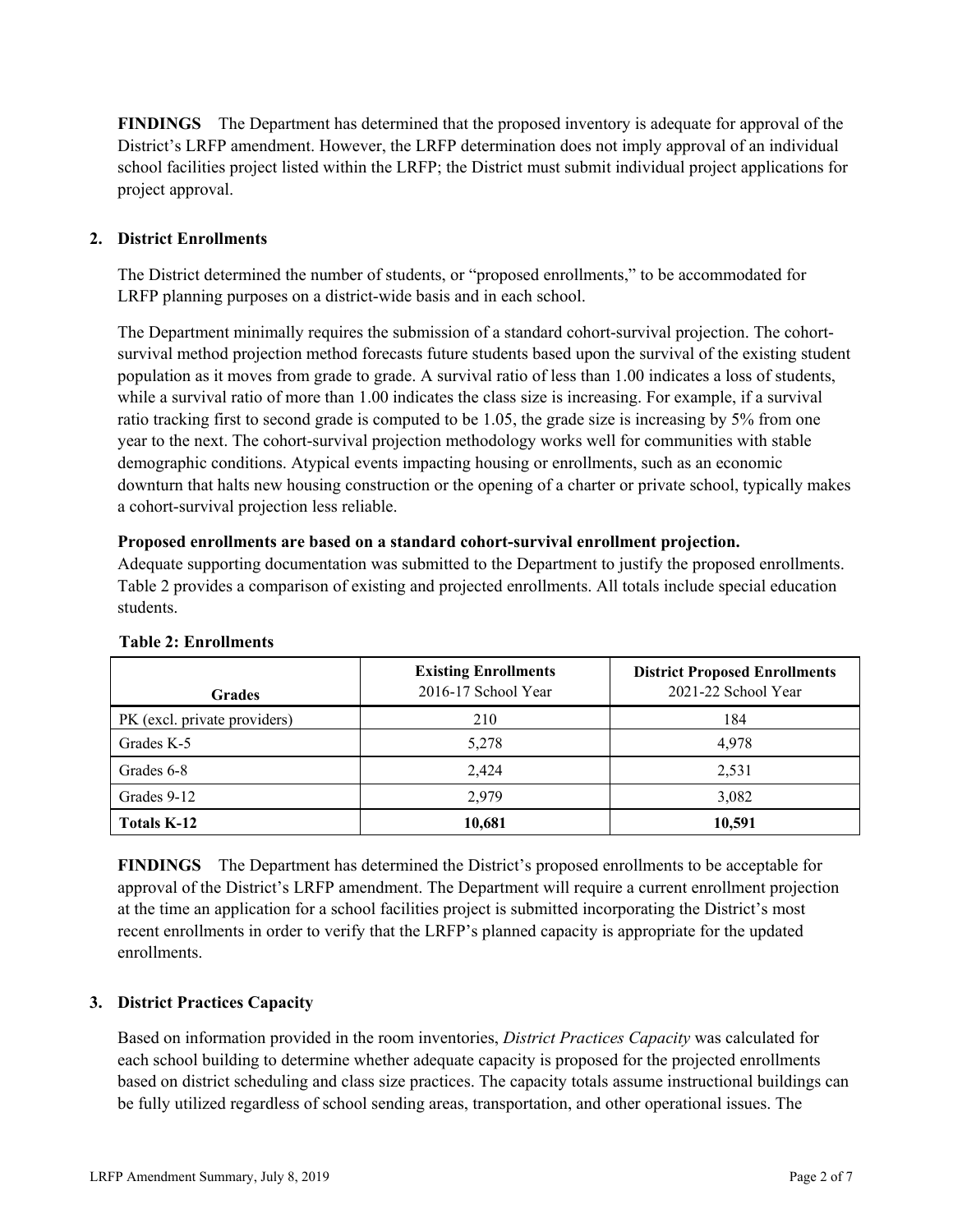calculations only consider district-owned buildings and long-term leases; short term leases and temporary buildings are excluded. A capacity utilization factor of 90% for classrooms serving grades K-8 and 85% for classrooms serving grades 9-12 is applied in accordance with the FES. No capacity utilization factor is applied to preschool classrooms.

In certain cases, districts may achieve adequate District Practices Capacity to accommodate enrollments but provide inadequate square feet per student in accordance with the FES, resulting in educational adequacy issues and "Unhoused Students." Unhoused students are considered in the "Functional Capacity" calculations used to determine potential State support for school facilities projects and are analyzed in Section 4.

Table 3 provides a summary of proposed enrollments and existing and proposed District-wide capacities. Detailed information can be found in the LRFP website reports titled *FES and District Practices Capacity Report, Existing Rooms Inventory Report, and Proposed Rooms Inventory Report.*

| <b>Grades</b>          | <b>Proposed</b><br><b>Enrollments</b> | <b>Existing</b><br><b>District</b><br><b>Practices</b><br>Capacity | <b>Existing</b><br>Deviation* | <b>Proposed</b><br><b>District</b><br><b>Practices</b><br>Capacity | <b>Proposed</b><br>Deviation* |
|------------------------|---------------------------------------|--------------------------------------------------------------------|-------------------------------|--------------------------------------------------------------------|-------------------------------|
| Elementary (PK-5)      | 5,162                                 | 4,737.60                                                           | $-424.40$                     | 4,977.45                                                           | $-184.55$                     |
| Middle $(6-8)$         | 2,531                                 | 2,586.10                                                           | 55.10                         | 2,489.10                                                           | $-41.90$                      |
| High $(9-12)$          | 3,082                                 | 2,983.50                                                           | $-98.50$                      | 2,983.50                                                           | $-98.50$                      |
| <b>District Totals</b> | 10,775                                | 10,307.20                                                          | $-467.80$                     | 10,450.05                                                          | $-324.95$                     |

**Table 3: District Practices Capacity Analysis**

*\* Positive numbers signify surplus capacity; negative numbers signify inadequate capacity. Negative values for District Practices capacity are acceptable for approval if proposed enrollments do not exceed 100% capacity utilization.*

Considerations:

- Based on the proposed enrollments and existing room inventories, the District is projected to have inadequate capacity for the following grade groups, assuming all school buildings can be fully utilized: PK-5
- Adequate justification has been provided by the District if the proposed capacity for a school significantly deviates from the proposed enrollments. Generally, surplus capacity is acceptable for LRFP approval if additional capacity is not proposed through new construction.

**FINDINGS**The Department has determined that proposed District capacity, in accordance with the proposed enrollments, is adequate for approval of the District's LRFP amendment. The Department will require a current enrollment projection at the time an application for a school facilities project is submitted, incorporating the District's most recent Fall Enrollment Report, in order to verify that the LRFP's planned capacity meets the District's updated enrollments.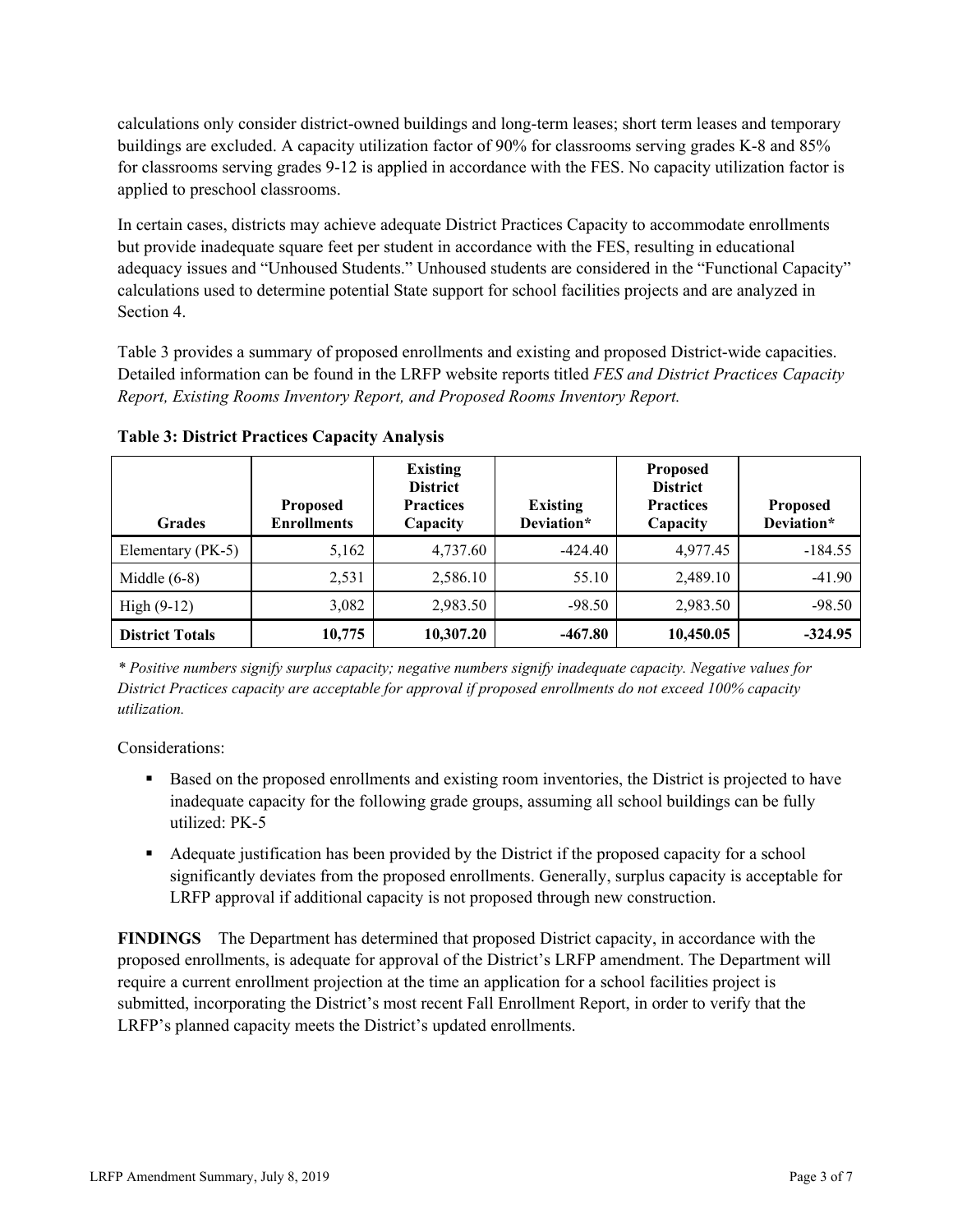#### **4. Functional Capacity and Unhoused Students**

*Functional Capacity* was calculated and compared to the proposed enrollments to provide a preliminary estimate of Unhoused Students and new construction funding eligibility.

*Functional Capacity* is the adjusted gross square footage of a school building *(total gross square feet minus excluded space)* divided by the minimum area allowance per full-time equivalent student for the grade level contained therein. *Unhoused Students* is the number of students projected to be enrolled in the District that exceeds the Functional Capacity of the District's schools pursuant to N.J.A.C. 6A:26-2.2(c). *Excluded Square Feet* includes (1) square footage exceeding the FES for any pre-kindergarten, kindergarten, general education, or self-contained special education classroom; (2) grossing factor square footage *(corridors, stairs, mechanical rooms, etc.)* that exceeds the FES allowance, and (3) square feet proposed to be demolished or discontinued from use. Excluded square feet may be revised during the review process for individual school facilities projects.

Table 4 provides a preliminary assessment of the Functional Capacity, Unhoused Students, and Estimated Maximum Approved Area for each FES grade group. The calculations exclude temporary facilities and short-term leased buildings. School buildings proposed for whole or partial demolition or reassignment to a non-school use are excluded from the calculations pending project application review. If a building is proposed to be reassigned to a different school, the square footage is applied to the proposed grades after reassignment. Buildings that are not assigned to a school are excluded from the calculations. Detailed information concerning the calculations can be found in the *Functional Capacity and Unhoused Students Report* and the *Excluded Square Footage Report.*

|                                              | <b>PK/K-5</b> | $6 - 8$    | $9 - 12$   | <b>Total</b> |
|----------------------------------------------|---------------|------------|------------|--------------|
| Proposed Enrollments                         | 5,162         | 2,531      | 3,082      | 10,775       |
| FES Area Allowance (SF/student)              | 125.00        | 134.00     | 151.00     |              |
| <b>Prior to Completion of Proposed Work:</b> |               |            |            |              |
| <b>Existing Gross Square Feet</b>            | 609,484       | 235,310    | 316,214    | 1,161,008    |
| Adjusted Gross Square Feet                   | 534,415       | 231,348    | 287,463    | 1,053,226    |
| <b>Adjusted Functional Capacity</b>          | 4,275.32      | 1,726.48   | 1,903.73   |              |
| <b>Unhoused Students</b>                     | 702.68        | 804.52     | 1,178.27   |              |
| Est. Max. Area for Unhoused Students         | 87,835.00     | 107,806.00 | 177,918.59 |              |
| <b>After Completion of Proposed Work:</b>    |               |            |            |              |
| Gross Square Feet                            | 649,994       | 235,310    | 316,214    | 1,201,508    |
| New Gross Square Feet                        | 55,745        | 0          | $\Omega$   | 55,745       |
| Adjusted Gross Square Feet                   | 590,160       | 231,348    | 287,463    | 1,108,971    |
| <b>Functional Capacity</b>                   | 4,721.28      | 1,726.48   | 1,903.73   |              |
| Unhoused Students after Construction         | 266.72        | 804.52     | 1,178.27   |              |
| Est. Max. Area Remaining                     | 33,340.00     | 107,806.00 | 177,918.59 |              |

**Table 4: Estimated Functional Capacity and Unhoused Students** 

Facilities used for non-instructional or non-educational purposes are ineligible for State support under the Act. However, projects for such facilities shall be reviewed by the Department to determine whether they are consistent with the District's LRFP and whether the facility, if it is to house students (full or part time)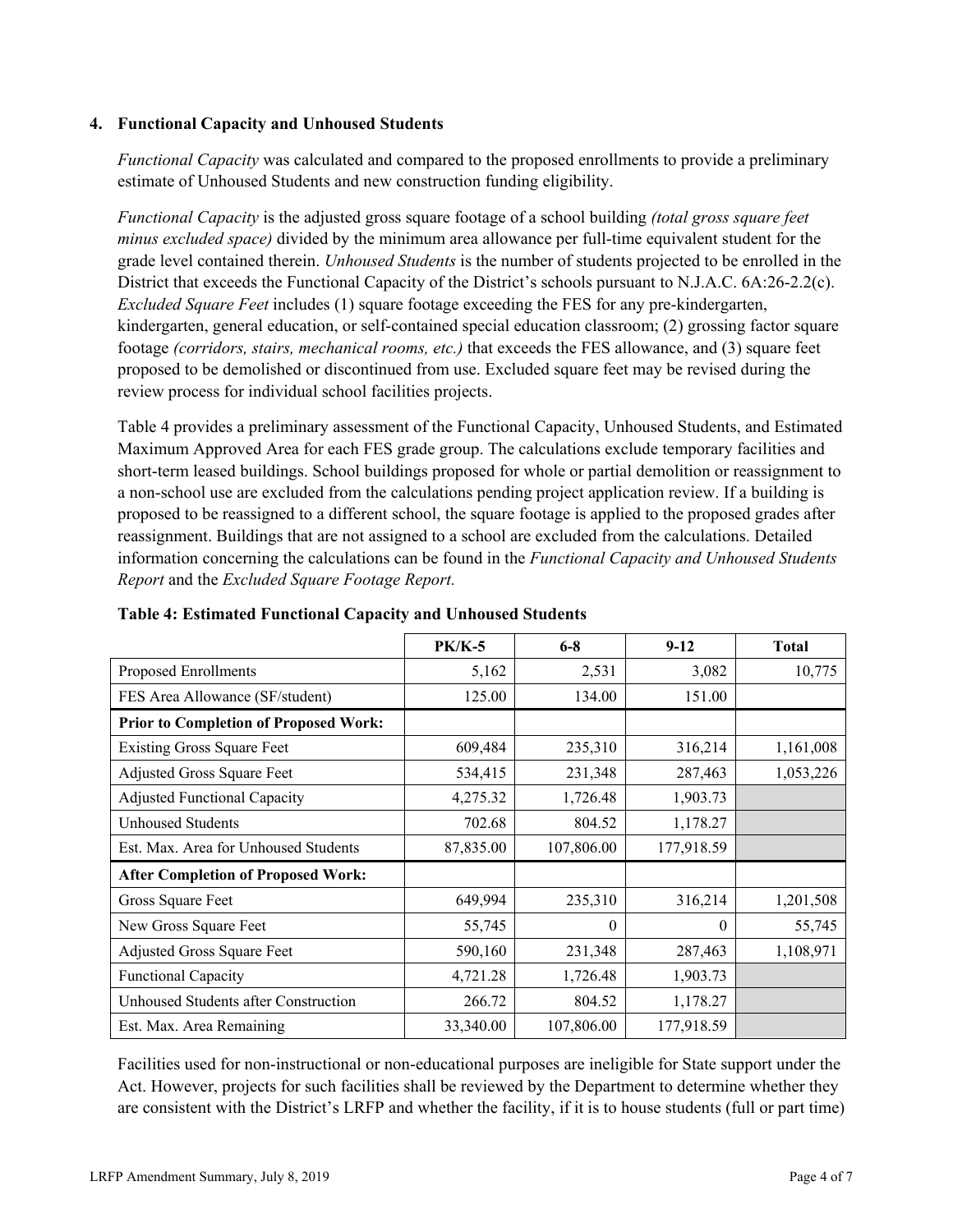conforms to educational adequacy requirements. These projects shall conform to all applicable statutes and regulations.

Estimated costs represented in the LRFP by the District are for capital planning purposes only. The estimates are not intended to represent preliminary eligible costs or final eligible costs of approved school facilities projects.

Considerations:

- The District does not have approved projects pending completion, as noted in Section 1, that impact the Functional Capacity calculations.
- The Functional Capacity calculations *exclude* square feet proposed for demolition or discontinuation for the following FES grade groups and school buildings pending a feasibility study and project review: PK-5.
- Based on the preliminary assessment, the District has Unhoused Students prior to the completion of proposed work for the following FES grade groups: PK-5, 6-8, 9-12..
- New construction is proposed for the following FES grade groups: PK-5.
- **Proposed new construction exceeds the estimated maximum area allowance for Unhoused** Students prior to the completion of the proposed work for the following grade groups: n/a.
- The District, based on the preliminary LRFP assessment, will have Unhoused Students after completion of the proposed LRFP work. If the District is projected to have Unhoused Students, adequate justification has been provided to confirm educational adequacy in accordance with Section 6 of this determination.

**FINDINGS** Functional Capacity and Unhoused Students calculated in the LRFP are preliminary estimates. Preliminary Eligible Costs (PEC) and Final Eligible Costs (FEC) will be included in the review process for specific school facilities projects. A feasibility study undertaken by the District is required if building demolition or replacement is proposed per N.J.A.C. 6A:26-2.3(b)(10).

# **5. Proposed Work**

The District assessed program space, capacity, and physical plant deficiencies to determine corrective actions. Capital maintenance, or *"system actions,"* address physical plant deficiencies due to operational, building code, and /or life cycle issues. Inventory changes, or *"inventory actions,*" add, alter, or eliminate sites, site amenities, buildings, and/or rooms.

The Act (N.J.S.A. 18A:7G-7b) provides that all school facilities shall be deemed suitable for rehabilitation unless a pre-construction evaluation undertaken by the District demonstrates to the satisfaction of the Commissioner that the structure might pose a risk to the safety of the occupants even after rehabilitation or that rehabilitation is not cost-effective. Pursuant to N.J.A.C. 6A:26-2.3(b)(10), the Commissioner may identify school facilities for which new construction is proposed in lieu of rehabilitation for which it appears from the information presented that new construction is justified, provided, however, that for such school facilities so identified, the District must submit a feasibility study as part of the application for the specific school facilities project. The cost of each proposed building replacement is compared to the cost of additions or rehabilitation required to eliminate health and safety deficiencies and to achieve the District's programmatic model.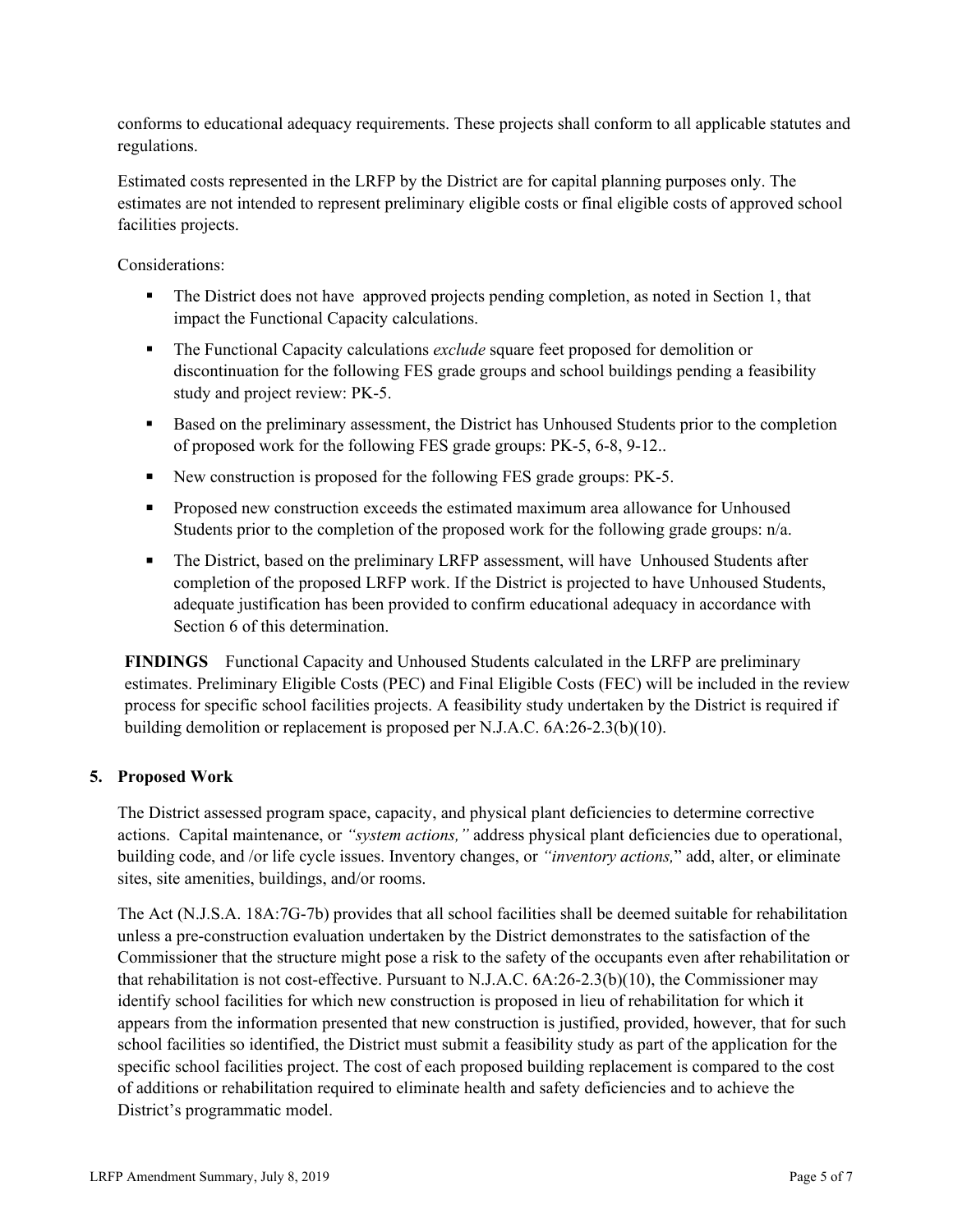Table 5 lists the scope of work proposed for each school based on the building(s) serving their student population. Detailed information can be found in the LRFP website reports titled *"School Asset Inventory," "LRFP Systems Actions Summary," and "LRFP Inventory Actions Summary."*

With the completion of the proposed work, the following schools are proposed to be eliminated: n/a; the following schools are proposed to be added: n/a.

| <b>Proposed Scope of Work</b>                                                                  | <b>Applicable Schools</b>                                                                                                |
|------------------------------------------------------------------------------------------------|--------------------------------------------------------------------------------------------------------------------------|
| Renovation only (no new construction)                                                          |                                                                                                                          |
| System actions only (no inventory actions)                                                     | Clinton High School (030)                                                                                                |
| Existing inventory actions only (no systems actions)                                           | School 2 (090), School 4 (110), School 9<br>(150), School 12 (170), School 13 (180),<br>School 16 (210), School 17 (230) |
| Systems and inventory changes                                                                  | School 5 (120), School 15 (200), Columbus<br>Middle School (035), Wilson Middle School<br>(070)                          |
| <b>New construction</b>                                                                        |                                                                                                                          |
| Building addition only (no systems or existing inventory actions)                              | n/a                                                                                                                      |
| Renovation and building addition (system, existing inventory,<br>and new construction actions) | School 1 (080), School 3 (100), School 8<br>(140), School 11 (160), School 14 (190)                                      |
| New building on existing site                                                                  | n/a                                                                                                                      |
| New building on new or expanded site                                                           | n/a                                                                                                                      |
| Site and building disposal (in addition to above scopes)                                       |                                                                                                                          |
| Partial building demolition                                                                    | School 1 (080), School 11 (160)                                                                                          |
| Whole building demolition                                                                      | School 14 (190) - Annex                                                                                                  |
| Site and building disposal or discontinuation of use                                           | School 12 (170) - Annex                                                                                                  |

**Table 5. School Building Scope of Work**

**FINDINGS** The Department has determined that the proposed work is adequate for approval of the District's LRFP amendment. However, Department approval of proposed work in the LRFP does not imply the District may proceed with a school facilities project. The District must submit individual project applications with cost estimates for Department project approval. Both school facilities project approval and other capital project review require consistency with the District's approved LRFP.

#### **6. Proposed Room Inventories and the Facilities Efficiency Standards**

The District's proposed school buildings were evaluated to assess general educational adequacy in terms of compliance with the FES area allowance pursuant to N.J.A.C. 6A:26-2.2 and 2.3.

District schools are proposed to provide less square feet per student than the FES after the completion of proposed work as indicated in Table 5. This includes School 11 and School 15.

**FINDINGS** The Department has determined that the District's proposed room inventories are adequate for LRFP approval. If school(s) are proposed to provide less square feet per student than the FES area allowance, the District has provided justification indicating that the educational adequacy of the facility will not be adversely affected and has been granted an FES waiver by the Department pending project submission and review. This determination does not include an assessment of eligible square feet for State